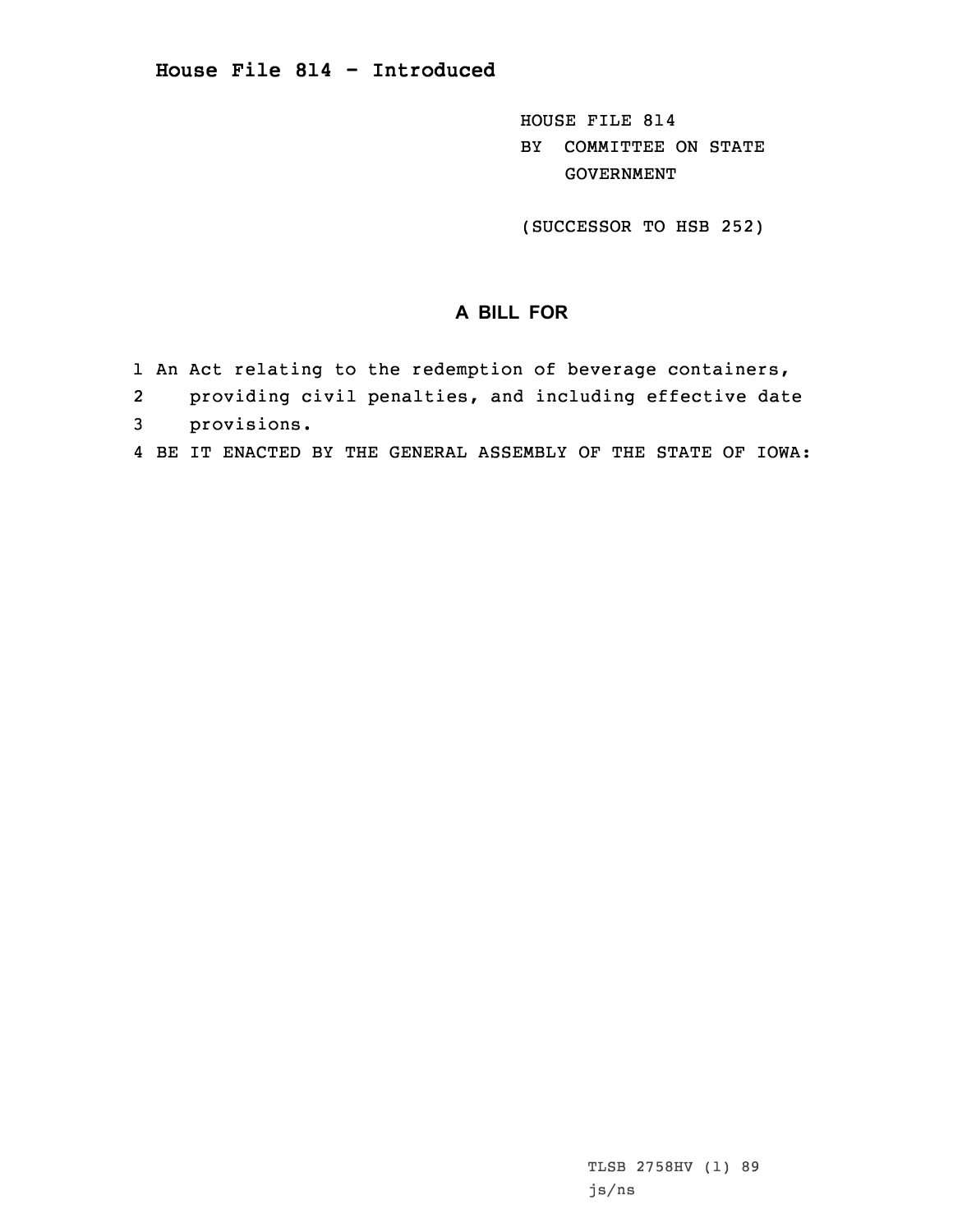1 Section 1. Section 455C.1, subsections 1 and 6, Code 2021, 2 are amended to read as follows:

 1. *"Beverage"* means wine as defined in section 123.3, subsection 54, alcoholic liquor as defined in section 123.3, subsection 5, beer as defined in section 123.3, subsection 7, high alcoholic content beer as defined in section 123.3, subsection 22, canned cocktail as defined in section 123.3, subsection 11, mineral water, soda water, and similar carbonated soft drinks in liquid form and intended for human consumption.

11 6. *"Dealer agent"* means <sup>a</sup> person who solicits or picks up 12 empty beverage containers <del>from a dealer</del> for the purpose of 13 returning the empty beverage containers to <sup>a</sup> distributor or 14 manufacturer.

15 Sec. 2. Section 455C.1, Code 2021, is amended by adding the 16 following new subsection:

<sup>17</sup> NEW SUBSECTION. 12A. *"Participating dealer"* means <sup>a</sup> dealer 18 who accepts the return of empty beverage containers from <sup>a</sup> 19 consumer.

20 Sec. 3. Section 455C.2, Code 2021, is amended to read as 21 follows:

22**455C.2 Refund values.**

 1. <sup>A</sup> refund value of not less than five cents shall be paid by the consumer on each beverage container sold in this state by <sup>a</sup> dealer for consumption off the premises. Upon return of the empty beverage container upon which <sup>a</sup> refund value has 27 been paid to the a participating dealer or person operating <sup>a</sup> redemption center and acceptance of the empty beverage 29 container by the participating dealer or person operating a 30 redemption center, the participating dealer or person operating 31 a redemption center shall immediately return the amount of the refund value to the consumer. Upon return of the empty beverage container on which <sup>a</sup> refund value has been paid to <sup>a</sup> dealer agent, the dealer agent shall return the amount of the refund value to the consumer within <sup>a</sup> reasonable time.

> LSB 2758HV (1) 89 js/ns 1/9

-1-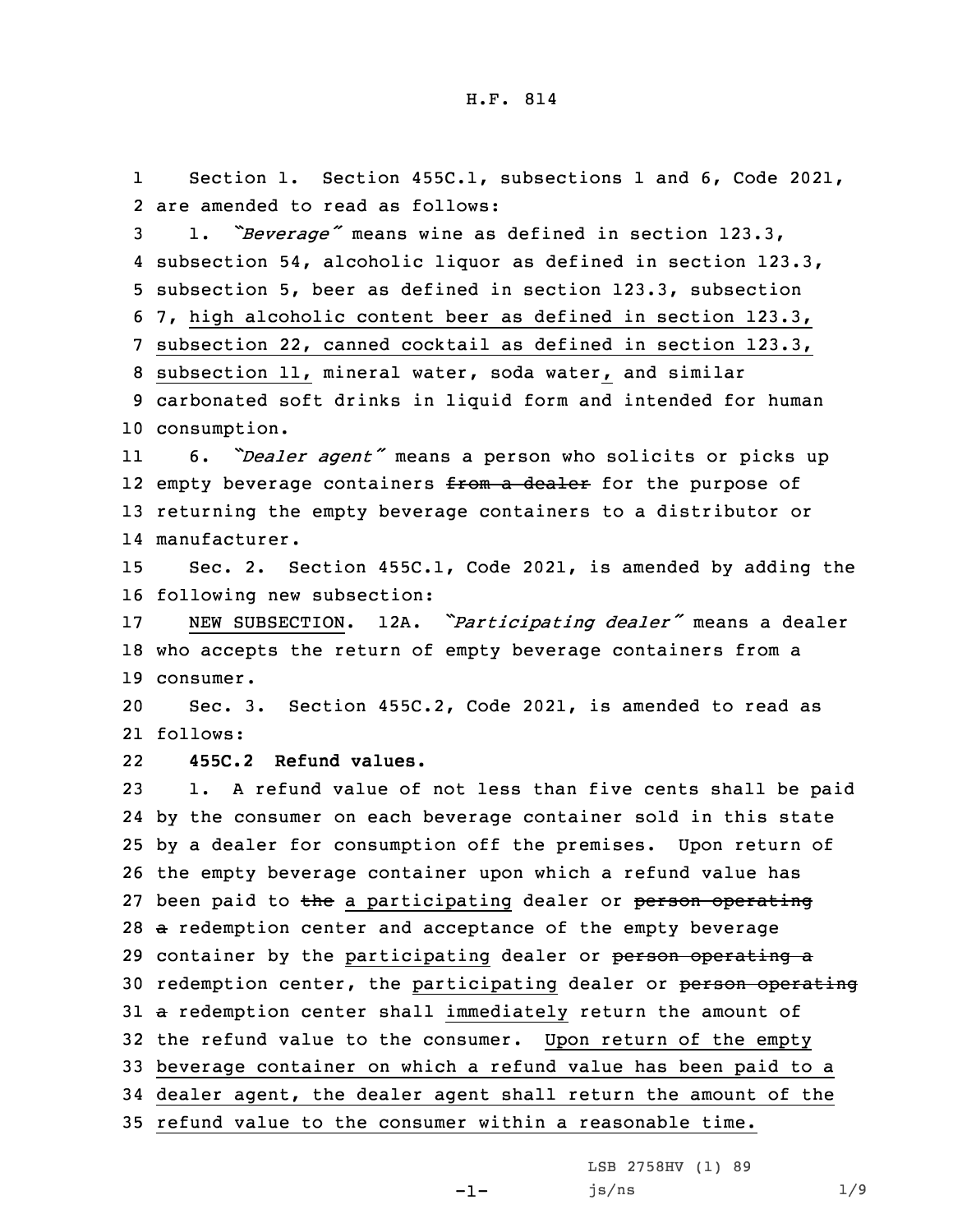H.F. 814

1 2. In addition to the refund value provided in [subsection](https://www.legis.iowa.gov/docs/code/2021/455C.2.pdf) 1 2 <del>of this [section](https://www.legis.iowa.gov/docs/code/2021/455C.2.pdf)</del>, a participating dealer, <del>or person operating</del> a 3 redemption center, who redeems empty beverage containers or a 4 dealer agent shall be reimbursed by the distributor required to 5 accept the empty beverage containers an amount which that is 6 one cent per container. <sup>A</sup> participating dealer, dealer agent, 7 or person operating a redemption center may compact empty 8 metal beverage containers with the approval of the distributor 9 required to accept the containers.

10 Sec. 4. Section 455C.3, subsections 1, 2, and 4, Code 2021, 11 are amended to read as follows:

12 1. <sup>A</sup> participating dealer shall not refuse to accept from <sup>a</sup> consumer any empty beverage container of the kind, size, and brand sold by the participating dealer, or refuse to pay to the consumer the refund value of <sup>a</sup> beverage container as provided under [section](https://www.legis.iowa.gov/docs/code/2021/455C.2.pdf) 455C.2.

 2. <sup>A</sup> distributor shall accept and pick up from <sup>a</sup> participating dealer served by the distributor or <sup>a</sup> redemption center for <sup>a</sup> dealer served by the distributor at least weekly, or when the distributor delivers the beverage product if deliveries are less frequent than weekly, any empty beverage container of the kind, size, and brand sold by the distributor, 23 and shall pay to the participating dealer or person operating <sup>a</sup> redemption center the refund value of <sup>a</sup> beverage container and the reimbursement as provided under [section](https://www.legis.iowa.gov/docs/code/2021/455C.2.pdf) 455C.2 within one week following pickup of the containers or when the participating dealer or redemption center normally pays the distributor for the deposit on beverage products purchased from the distributor if less frequent than weekly. <sup>A</sup> distributor or employee or agent of <sup>a</sup> distributor is not in violation of this [subsection](https://www.legis.iowa.gov/docs/code/2021/455C.3.pdf) if <sup>a</sup> redemption center is closed when the distributor attempts to make <sup>a</sup> regular delivery or <sup>a</sup> regular pickup of empty beverage containers. This [subsection](https://www.legis.iowa.gov/docs/code/2021/455C.3.pdf) does not apply to <sup>a</sup> distributor selling alcoholic liquor to the alcoholic beverages division of the department of commerce.

 $-2-$ 

LSB 2758HV (1) 89 js/ns 2/9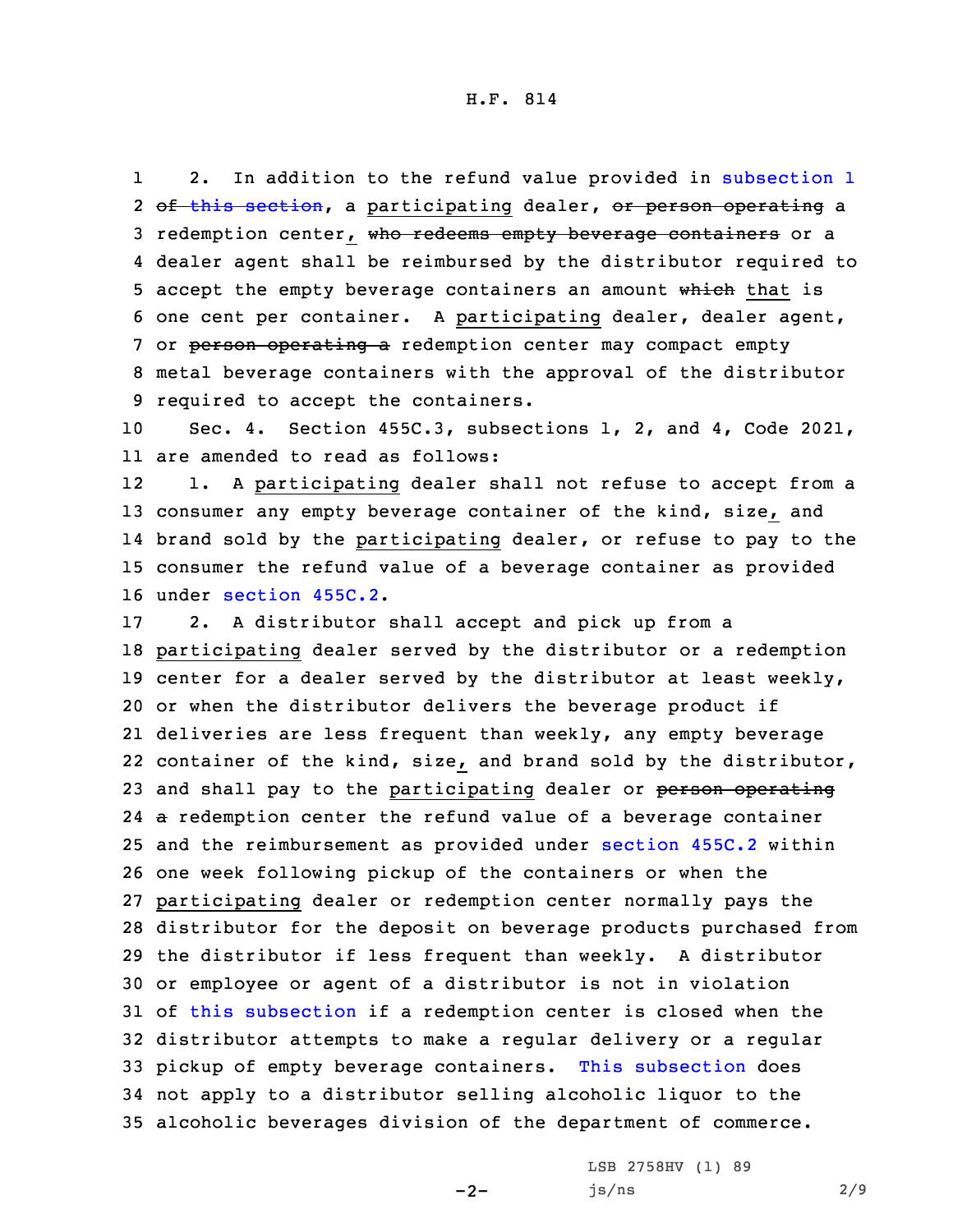1 4. <sup>A</sup> distributor shall accept from <sup>a</sup> dealer agent any 2 empty beverage container of the kind, size, and brand sold by 3 the distributor and which that was picked up by the dealer 4 agent <del>from a dealer</del> within the geographic territory served 5 by the distributor and the distributor shall pay the dealer 6 agent the refund value of the empty beverage container and the 7 reimbursement as provided in [section](https://www.legis.iowa.gov/docs/code/2021/455C.2.pdf) 455C.2.

8 Sec. 5. Section 455C.4, Code 2021, is amended to read as 9 follows:

10 **455C.4 Refusal to accept containers.**

11 1. Except as provided in section 455C.5, [subsection](https://www.legis.iowa.gov/docs/code/2021/455C.5.pdf) 3, 12 a participating dealer, a <del>person operating</del> dealer agent, a 13 redemption center, <sup>a</sup> distributor, or <sup>a</sup> manufacturer may refuse 14 to accept any empty beverage container <del>which</del> that does not have 15 stated on it <sup>a</sup> refund value as provided under [section](https://www.legis.iowa.gov/docs/code/2021/455C.2.pdf) 455C.2. 16 2. <sup>A</sup> dealer may refuse to accept and to pay the refund value 17 of any empty beverage container if the place of business of the 18 dealer and the kind and brand of empty beverage containers are 19 included in an order of the department approving a redemption 20 center under [section](https://www.legis.iowa.gov/docs/code/2021/455C.6.pdf) 455C.6 dealer enters a contract with a 21 dealer agent or redemption center who will accept beverage 22 containers on the dealer's behalf. <sup>A</sup> dealer may only enter <sup>a</sup> 23 contract with <sup>a</sup> redemption center under this subsection if the 24 dealer's place of business is in <sup>a</sup> county with <sup>a</sup> population 25 of more than thirty thousand and within ten miles of the <sup>26</sup> redemption center or if the dealer's place of business is in <sup>a</sup> 27 county with <sup>a</sup> population of thirty thousand or fewer and within 28 fifteen miles of the redemption center. 29 3. A dealer or a distributor may refuse to accept and to pay 30 the refund value of an empty wine or alcoholic liquor container 31 which is marked to indicate that it was sold by a state liquor 32 store. The alcoholic beverages division shall not reimburse 33 a dealer or a distributor the refund value on an empty wine or 34 alcoholic liquor container which is marked to indicate that the

35 container was sold by <sup>a</sup> state liquor store.

LSB 2758HV (1) 89

 $js/ns$  3/9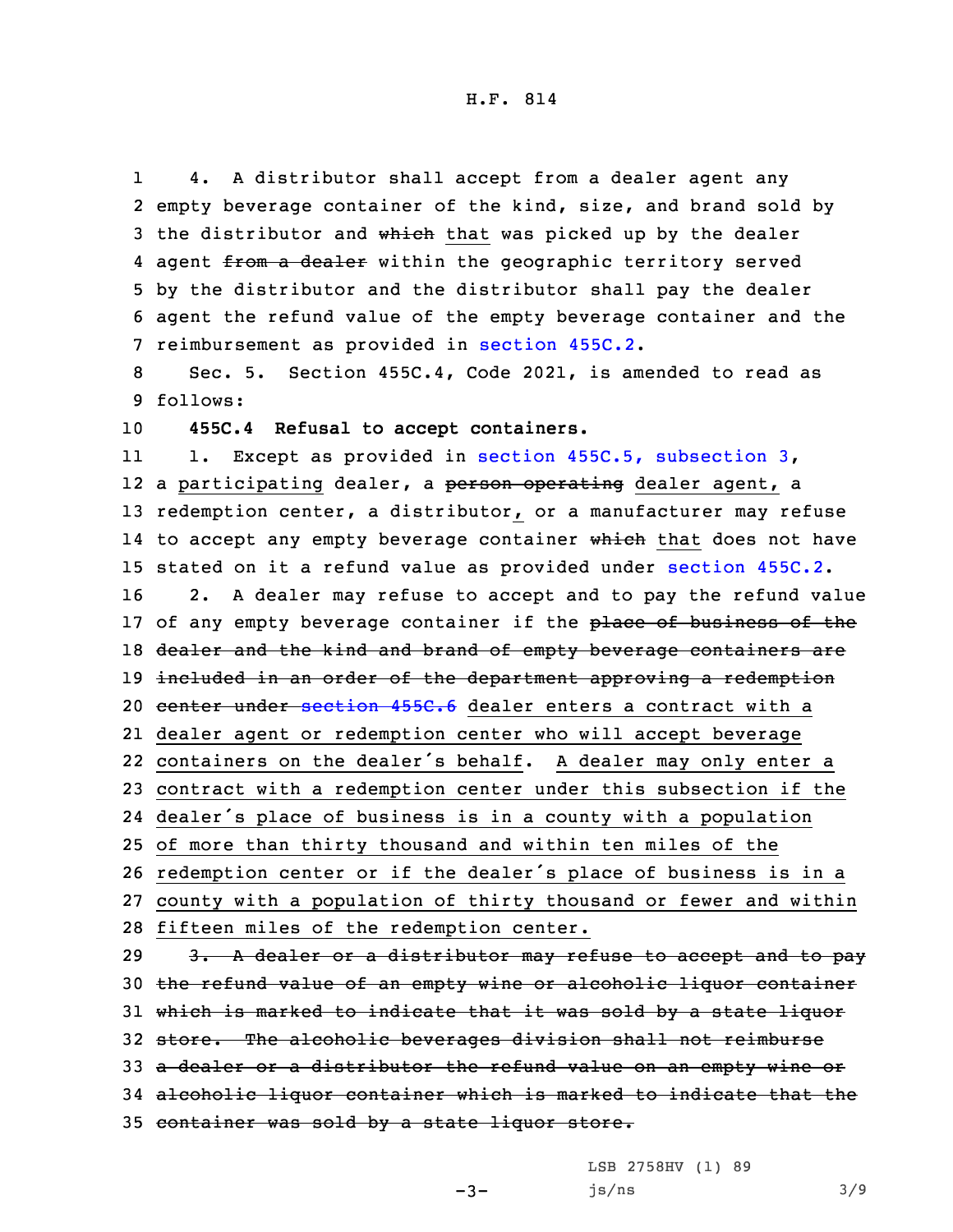1 4. 3. <sup>A</sup> class "E" liquor control licensee may refuse to 2 accept and to pay the refund value on an empty alcoholic liquor 3 container from <sup>a</sup> participating dealer or <sup>a</sup> redemption center 4 or from <sup>a</sup> person acting on behalf of or who has received empty 5 alcoholic liquor containers from a dealer or a redemption 6 center.

 $5. 4.$  A manufacturer or distributor may refuse to accept 8 and to pay the refund value and reimbursement as provided in 9 section 455C.2 on any empty beverage container that was picked 10 up by a dealer agent from a dealer outside the geographic 11 territory served by the manufacturer or distributor.

12 Sec. 6. Section 455C.5, subsection 1, Code 2021, is amended 13 to read as follows:

14 1. Each beverage container sold or offered for sale in 15 this state by <sup>a</sup> dealer shall clearly indicate the refund value 16 of the container by embossing or by <sup>a</sup> stamp, label, or other 17 method securely affixed to the container, the refund value of 18 the container. The department shall specify, by rule, the 19 minimum size of the refund value indication on the beverage 20 containers and require registration of the universal product 21 code for each beverage container in <sup>a</sup> format required by the 22 department.

23 Sec. 7. Section 455C.6, subsections 1, 2, and 5, Code 2021, 24 are amended to read as follows:

 1. To facilitate the return of empty beverage containers and to serve dealers of beverages, any person may establish <sup>a</sup> 27 redemption center, subject to the approval of the department, at which consumers may return empty beverage containers and receive payment of the refund value of such beverage containers.

31 2. An application for approval of Written notice of the 32 operation of <sup>a</sup> redemption center shall be filed with the 33 department. The application notice shall state the name and 34 address of the person responsible for the establishment and 35 operation of the redemption center, the kind and brand names

 $-4-$ 

LSB 2758HV (1) 89  $js/ns$  4/9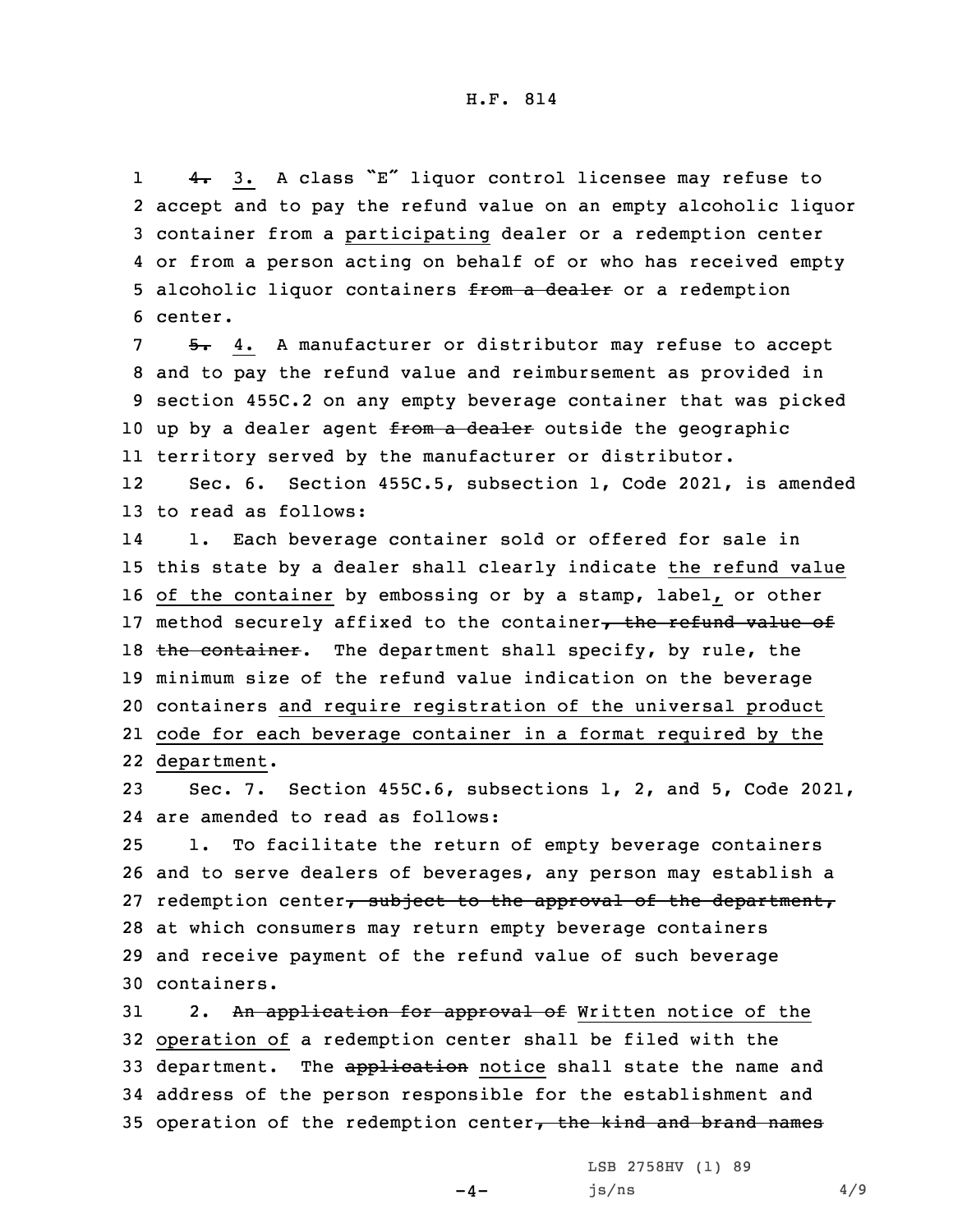1 <del>of the beverage containers which will be accepted at the</del> 2 redemption center, and the names and addresses of the dealers 3 to be served by the redemption center. The application notice 4 shall contain such other information as the director may 5 reasonably require.

6 5. All approved redemption centers shall meet applicable 7 health standards.

8 Sec. 8. Section 455C.6, subsections 3 and 4, Code 2021, are 9 amended by striking the subsections.

10 Sec. 9. Section 455C.12, subsections 2 and 3, Code 2021, are 11 amended to read as follows:

12 2. <sup>A</sup> distributor who collects or attempts to collect <sup>a</sup> refund value on an empty beverage container when the distributor has paid the refund value on the container to <sup>a</sup> participating dealer, dealer agent, redemption center, or consumer is guilty of <sup>a</sup> fraudulent practice.

17 3. Any person who does any of the following acts is guilty 18 of <sup>a</sup> fraudulent practice:

 *a.* Collects or attempts to collect the refund value on the container <sup>a</sup> second time, with the knowledge that the refund value has once been paid by the distributor to <sup>a</sup> participating dealer, dealer agent, redemption center, or consumer.

 *b.* Manufactures, sells, possesses, or applies <sup>a</sup> false or 24 counterfeit label or indication which that shows or purports to show <sup>a</sup> refund value for <sup>a</sup> beverage container, with intent to use the false or counterfeit label or indication.

 *c.* Collects or attempts to collect <sup>a</sup> refund value on <sup>a</sup> container with the use of <sup>a</sup> false or counterfeit label or indication showing <sup>a</sup> refund value, knowing the label or indication to be false or counterfeit.

31 Sec. 10. Section 455C.12, Code 2021, is amended by adding 32 the following new subsection:

33 NEW SUBSECTION. 6. <sup>A</sup> person who violates any provision of 34 this chapter shall be subject to <sup>a</sup> civil penalty that shall 35 be established, assessed, and collected in the same manner as

 $-5-$ 

LSB 2758HV (1) 89  $js/ns$  5/9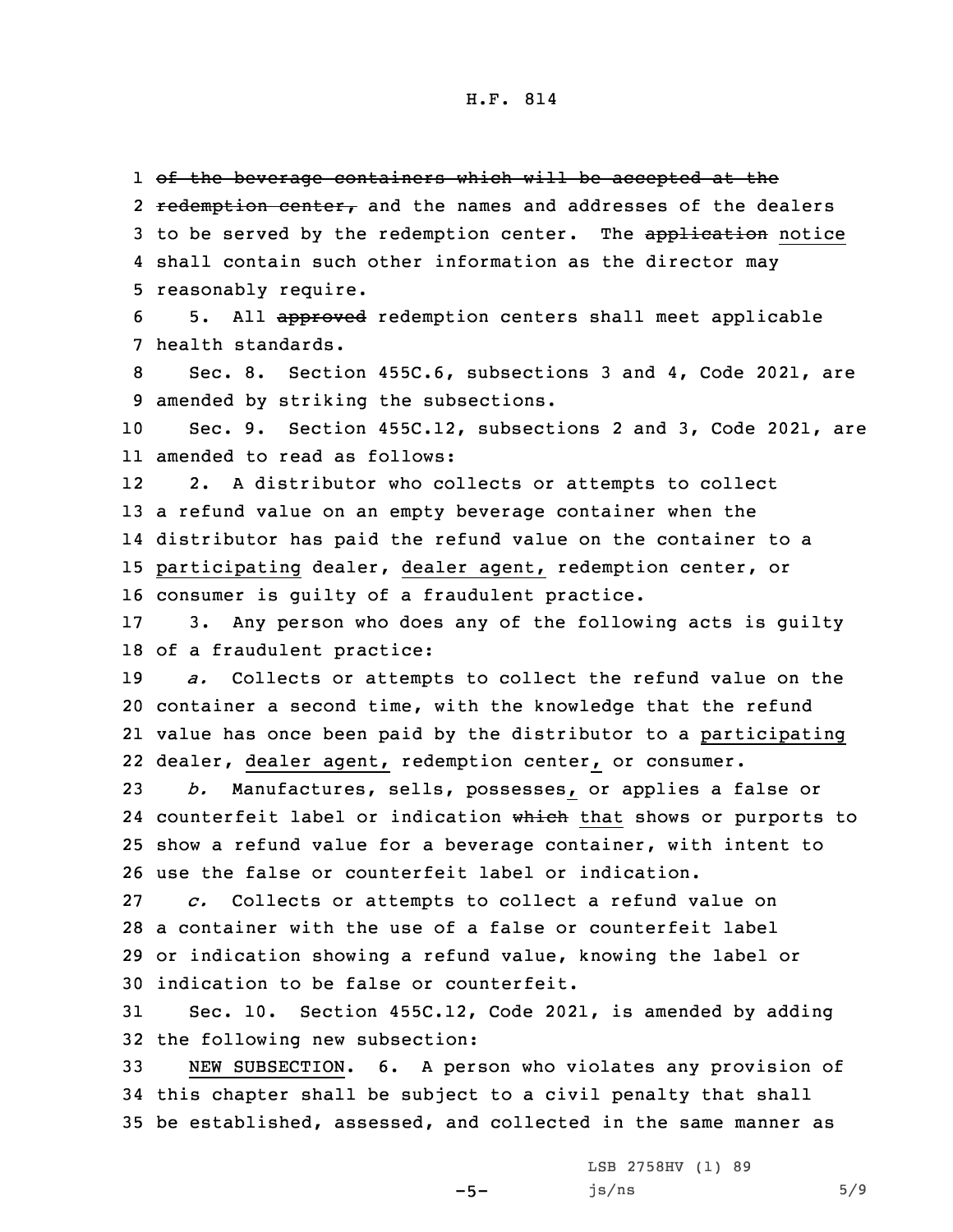provided in section 455B.109, but shall not exceed two thousand five hundred dollars. Any civil penalty collected under this chapter shall be deposited in the general fund of the state. 4 Sec. 11. NEW SECTION. **455C.12A Administrative enforcement —— compliance orders.**

 The director may issue any order necessary to secure compliance with or prevent <sup>a</sup> violation of the provisions of this chapter or any rule adopted or permit or order issued pursuant to this chapter. The person to whom the compliance order is issued may cause to be commenced <sup>a</sup> contested case within the meaning of chapter 17A by filing within thirty days <sup>a</sup> notice of appeal to the commission. On appeal, the commission may affirm, modify, or vacate the order of the director.

 Sec. 12. NEW SECTION. **455C.12B Judicial review.** Judicial review of any order or other action of the commission or director may be sought in accordance with the terms of chapter 17A. Notwithstanding the terms of chapter 17A, petitions for judicial review may be filed in the district court of the county in which the alleged offense was committed. 21 Sec. 13. NEW SECTION. **455C.12C Civil actions for compliance —— penalties.**

 1. The attorney general, on request of the department, shall institute any legal proceedings necessary to obtain compliance with an order of the commission or the director, including proceedings for <sup>a</sup> temporary injunction, or prosecuting any person for <sup>a</sup> violation of an order of the commission or the director or the provisions of this chapter or any rules adopted or permit or order issued pursuant to this chapter.

 2. Any person who violates an order issued pursuant to section 455C.12A shall be subject to <sup>a</sup> civil penalty, not to exceed two thousand five hundred dollars for each day of such violation.

34 Sec. 14. Section 455C.13, Code 2021, is amended to read as 35 follows:

 $-6-$ 

LSB 2758HV (1) 89  $js/ns$  6/9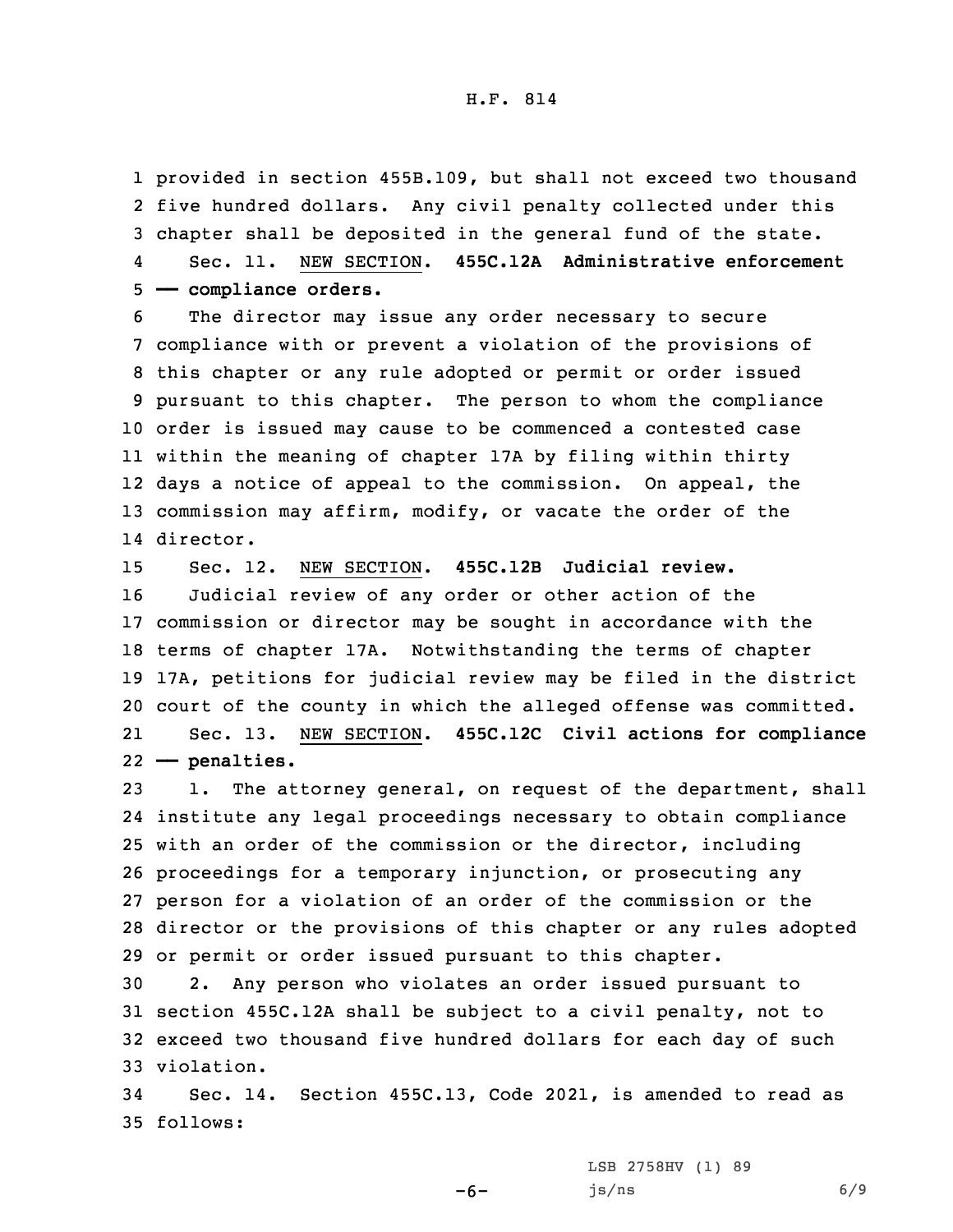1**455C.13 Distributors' agreements authorized.**

2 1. <sup>A</sup> distributor, dealer, or redemption center may enter into <sup>a</sup> contract or agreement with any other distributor, manufacturer, or person for the purpose of collecting or paying the refund value on, or disposing of, beverage containers as provided in this [chapter](https://www.legis.iowa.gov/docs/code/2021/455C.pdf).

 2. For purposes of this chapter, any contracts entered into pursuant to this section for the collection or disposal of empty beverage containers shall not be deemed to interfere with the refund value pursuant to section 455C.2. <sup>A</sup> contract shall not authorize <sup>a</sup> person to offer and pay <sup>a</sup> refund value of less than five cents.

13 Sec. 15. Section 455C.14, subsection 1, Code 2021, is 14 amended to read as follows:

 1. If the refund value indication required under section 455C.5 on an empty nonrefillable metal beverage container is readable but the redemption of the container is lawfully 18 refused by a participating dealer or person operating a redemption center under other sections of this [chapter](https://www.legis.iowa.gov/docs/code/2021/455C.pdf) or rules adopted pursuant to these sections, the container shall be accepted and the refund value paid to <sup>a</sup> consumer as provided in this [section](https://www.legis.iowa.gov/docs/code/2021/455C.14.pdf). Each beer distributor selling nonrefillable metal beverage containers in this state shall provide individually or collectively by contract or agreement 25 with a dealer, person operating a redemption center, or another person, at least one facility in the county seat of each county where refused empty nonrefillable metal beverage containers having <sup>a</sup> readable refund value indication as required by this chapter are accepted and redeemed. In cities having <sup>a</sup> population of twenty-five thousand or more, the number of the facilities provided shall be one for each twenty-five thousand population or <sup>a</sup> fractional part of that population. Sec. 16. REPEAL. Sections 455C.7 and 455C.10, Code 2021,

```
34 are repealed.
```
35 Sec. 17. EFFECTIVE DATE. This Act takes effect July 1,

-7-

LSB 2758HV (1) 89  $js/ns$  7/9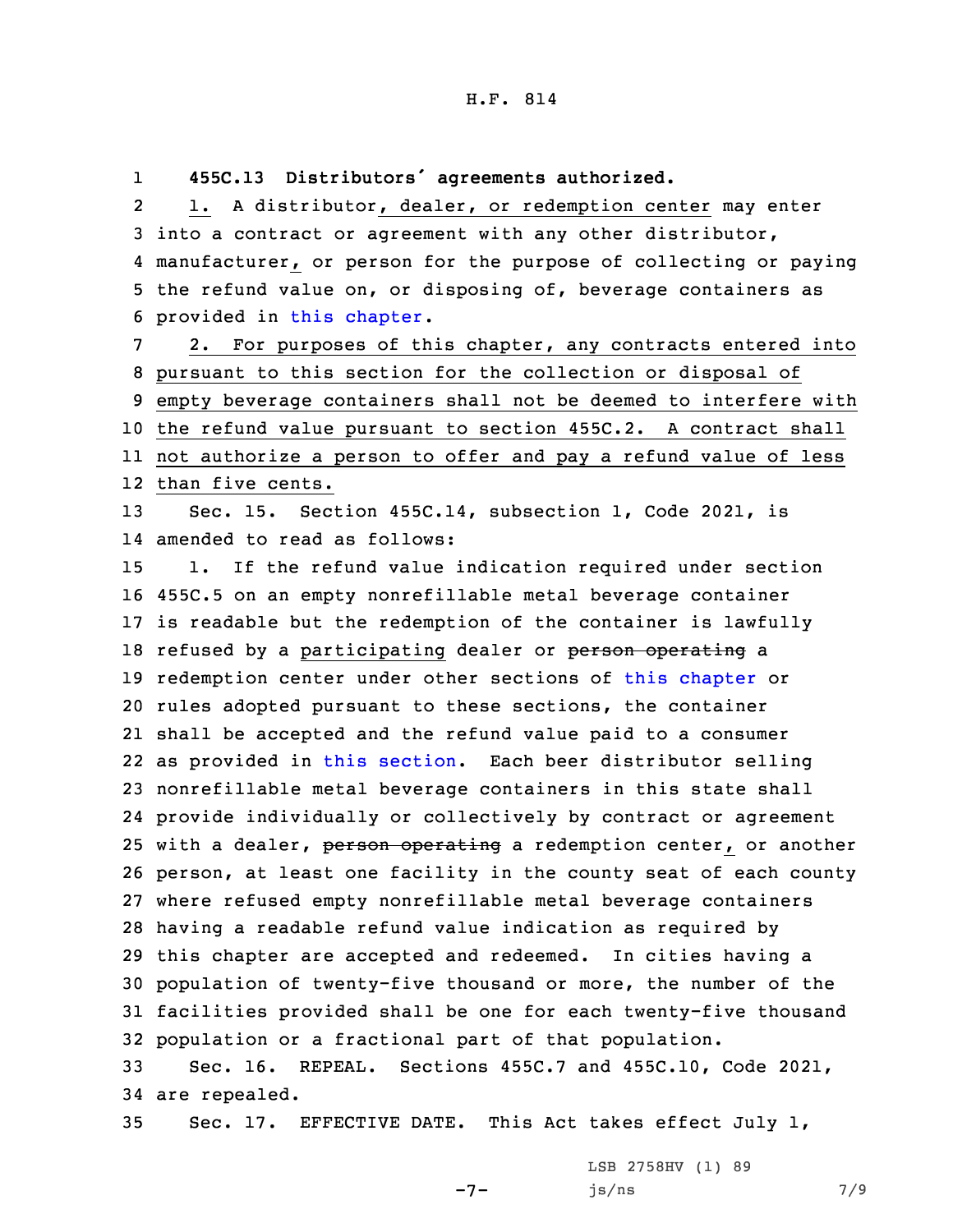## H.F. 814

1 2023. 2 EXPLANATION 3 **The inclusion of this explanation does not constitute agreement with** 4 **the explanation's substance by the members of the general assembly.** 5 Under current law, <sup>a</sup> consumer may return an empty beverage 6 container upon which <sup>a</sup> refund value has been paid to <sup>a</sup> dealer 7 or <sup>a</sup> redemption center. When <sup>a</sup> distributor collects empty

 beverage containers from <sup>a</sup> dealer, dealer agent, or redemption center, the distributor reimburses the dealer, dealer agent, or redemption center the refund value plus <sup>a</sup> 1-cent handling fee for each empty beverage container. Current law also allows any person to establish <sup>a</sup> redemption center that serves <sup>a</sup> dealer if it is approved by the department of natural resources. Any person can also establish an unapproved redemption center.

 Under this bill, <sup>a</sup> dealer may choose to not accept beverage containers if the dealer enters into <sup>a</sup> contract with <sup>a</sup> dealer agent or redemption center who will accept beverage containers on the dealer's behalf. <sup>A</sup> dealer may only enter such contract with <sup>a</sup> redemption center if the dealer's place of business is in <sup>a</sup> county with <sup>a</sup> population of more than 30,000 and within <sup>10</sup> miles of the redemption center or if the dealer's place of business is in <sup>a</sup> county with <sup>a</sup> population of 30,000 or fewer and within 15 miles of the redemption center.

24 The bill amends the definition of "dealer agent" so that <sup>a</sup> dealer agent is not limited to soliciting or picking up empty beverage containers from <sup>a</sup> dealer. The bill allows <sup>a</sup> person to establish <sup>a</sup> redemption center by providing notice to the department. The bill also requires each beverage container to have <sup>a</sup> registered universal product code in <sup>a</sup> format required by the department.

31 The bill creates civil enforcement procedures and penalties 32 for <sup>a</sup> violation of the provisions of the bill, including <sup>a</sup> 33 civil penalty of up to \$2,500.

34 The bill makes numerous changes throughout Code chapter 455C <sup>35</sup> to change instances of "dealer" to "participating dealer",

 $-8-$ 

LSB 2758HV (1) 89  $js/ns$  8/9